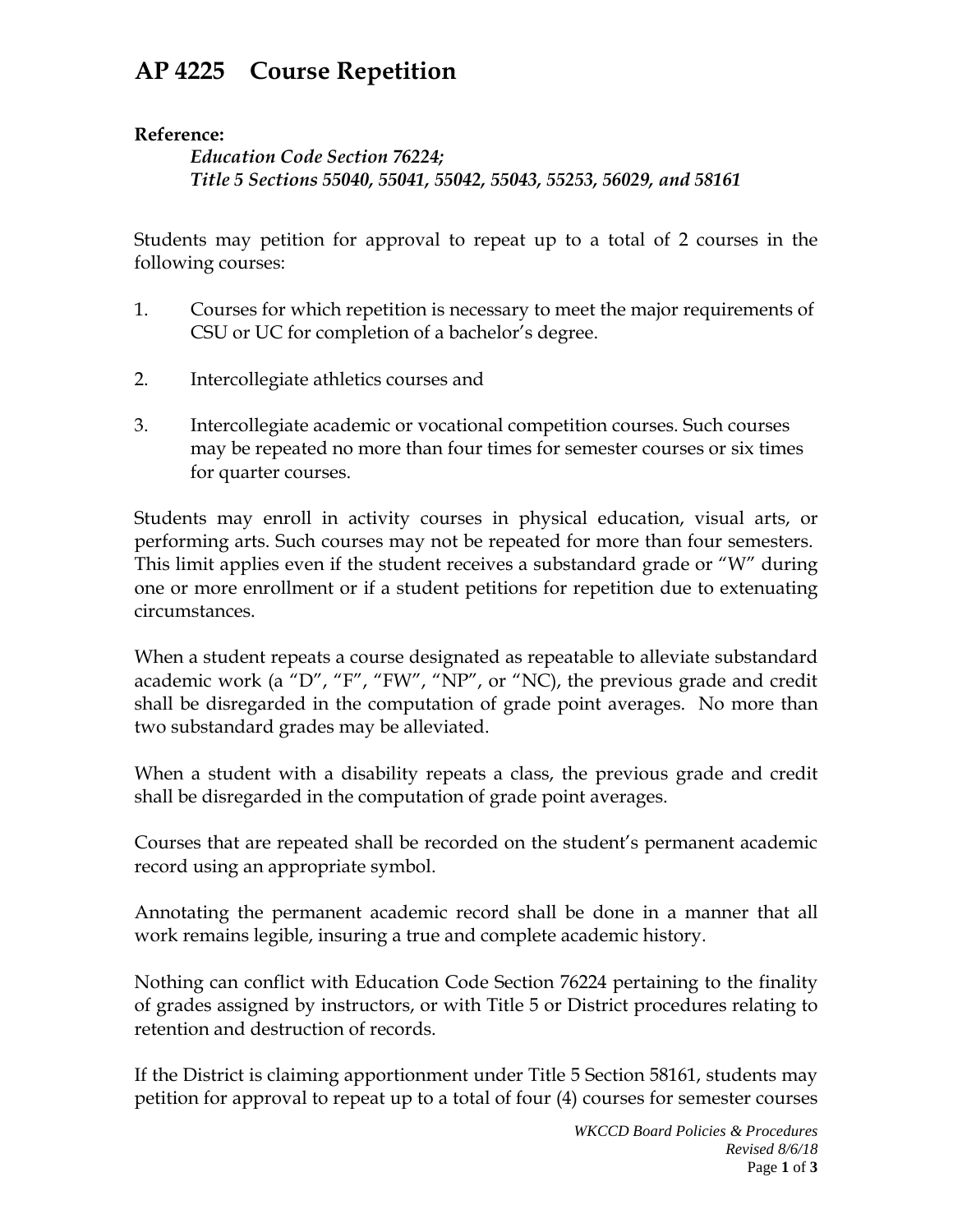or six (6) quarter courses in which substandard grades (less than "C," and including "FW," "NP," or "NC") were awarded in one or more enrollments. The District may disregard the first two substandard grades if the student repeats the class two or more times.

The process for petitioning for approval may include the following:

- 1. A list of the specific courses or categories of courses, if any, which are exempt from course repetition.
- 2. Requirements to repeat courses after a significant amount of *no less than 36 months* or the District has established a recency prerequisite.
- 3. An institute of higher learning established a recency requirement, which the student will not be able to satisfy without repeating the course. A student may petition for repetition if less than 36 months have elapsed and the student provides documentation that the repetition is necessary for transfer.
- 4. Provisions for repeating a course taken at another accredited college or university for which substandard academic performance is recorded.
- 5. Circumstances under which students may repeat courses in which a C or better grade was earned. Such course repetition requires a finding that extenuating or extraordinary circumstances exist which justify such repetition. Extraordinary circumstances are those which would justify the District providing the student a refund. Extenuating circumstances are verified cases of accidents, illness, or other circumstances beyond the control of the student. Grades awarded for courses repeated under these provisions *or may* be included when calculating a student's grade point average. Note that the District may allow the previous grade and credit to be disregarded in computing the student's grade point average.
- 6. Limits on the number of times students may repeat a course.
- 7. Students may not enroll in a course more than three times, except in limited circumstances, described below. Enrollments include any combination of withdrawals and repetitions.
- 8. Students may repeat a cooperative work experience course pursuant to District policy any number of times as long as they do not exceed the limits on the number of units of cooperative work experience set forth in Title 5 Section 55253(a).